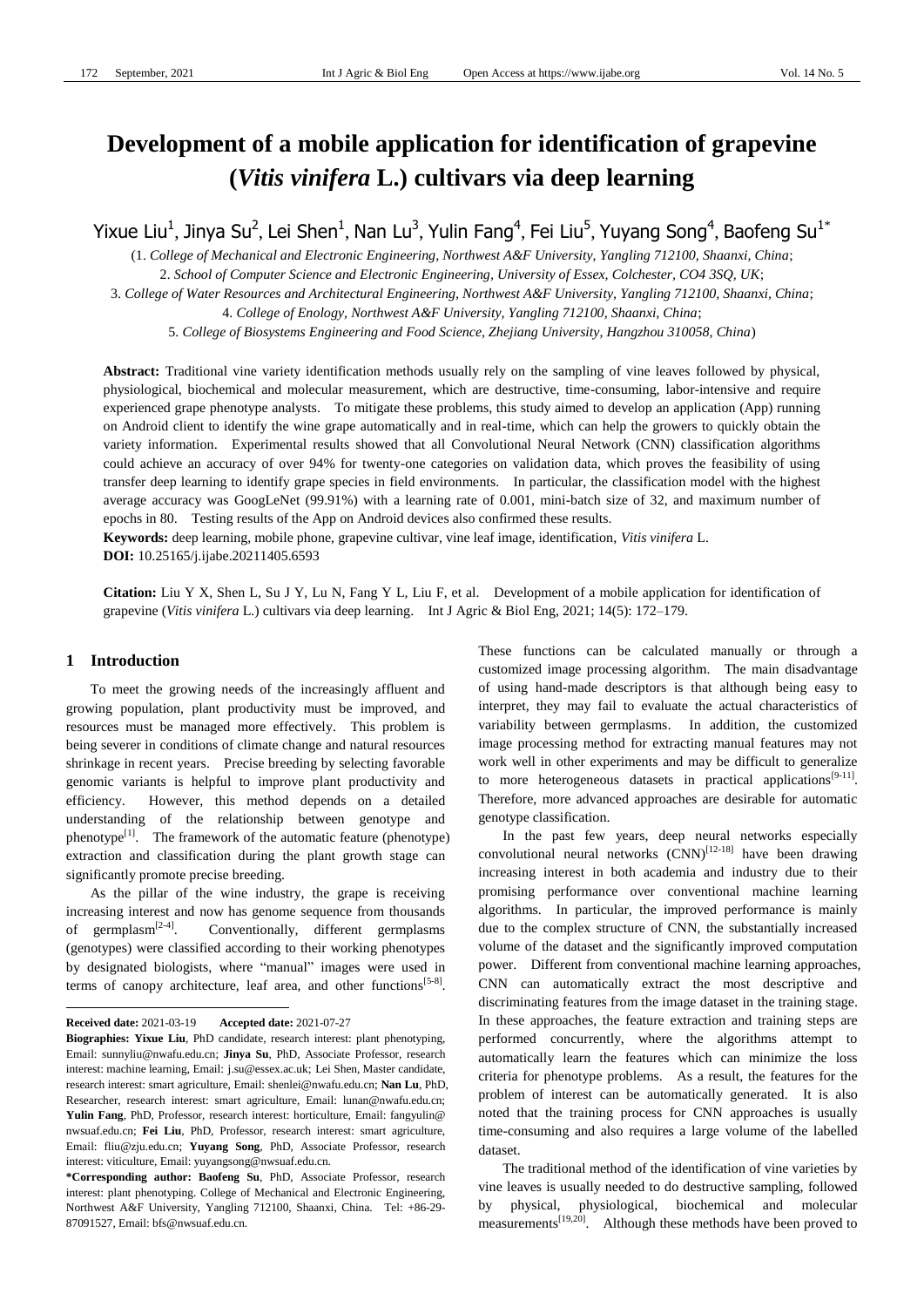be effective, they are time-consuming, labor-intensive and usually require experienced grape phenotype analysts. To mitigate these problems, this study aimed to develop an application (App) running on Android client to identify the wine grape automatically and in real-time, which can help the growers to quickly obtain the variety information. This was achieved by seamlessly integrating some advanced tools and algorithms such as mobile devices for imaging, CNN for algorithm design and cloud servers for computing. Nowadays, there is a wide range of options offering mobile android devices. And even low-range devices with affordable prices provide excellent computing and photographic capabilities, which makes it possible to develop specialized applications in many fields. However, application for viticulture is not prolific in this sense yet, since there are only a few examples of available applications for managing vineyards<sup>[21,22]</sup>. In particular, mobile phones are first used to collect vine leaves of different cultivars to build the training datasets. Then CNNs of various architectures are trained on the labelled dataset to derive the suitable classification model. Then mobile App is built to automatically classify new vine leaves by the CNN model via cloud server so that different categories of the wine grape can be identified in complex field environments. To be more exact, the main contributions of this study are summarized as below:

1) A vine dataset including 5091 leaf images of 21 vine types was manually collected in field conditions;

2) Various CNN based image classification models were trained on the dataset to identify the suitable ones in terms of accuracy on validation dataset;

3) An Android App was developed which can automatically identify vine varieties by vine leaves via the cloud server.

#### **2 Materials and methods**

#### **2.1 Vine dataset**

In this study, the vine dataset contains twenty-one varieties covering common cultivars in vineyards. The images in the dataset were taken by Canon EOS 70D in different vineyards in Ningxia Hui Autonomous Region, China. As a consumer camera, Canon EOS 70D equipped with an approximately 20.2-megapixel CMOS sensor has strong adaptability for different scenes. So it is considered to be the representative of most lens of mobile phones in this study. Additionally, images (JPEG) stored on the camera's memory card were transferred and saved to cloud server. The images were taken without control conditions in the field. The image mainly consists of leaves, but also vines, soil and people. The sample images for twenty-one cultivars are displayed in Figure 1 and the details of cultivars are listed in Figure 2. The data set includes 225 images of Aglianico, 223 images of BeiMei, 308 images of Cabernet Sauvignon, 247 images of Aligote, 212 images of Welschriesling, 221 images of Pinot Noir, and 284 images of Riesling, 223 images of Malbec, 228 images of Marselan, 305

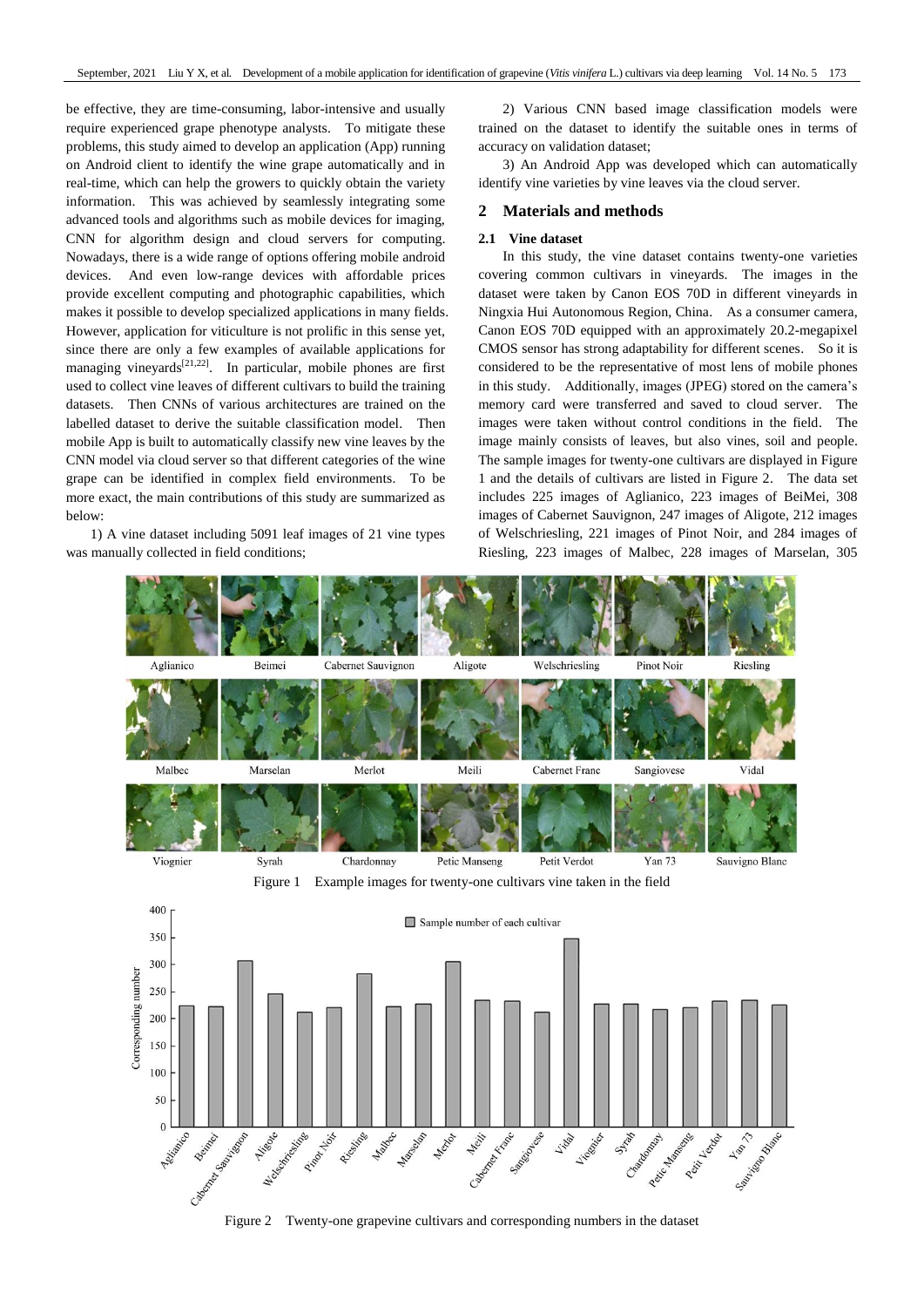images of Merlot, 235 images of MeiLi, 232 images of Cabernet Franc, 212 images of Sangiovese, 348 images of Vidal, 228 images of Viognier, 228 images of Syrah, 218 images of Chardonnay, 221 images of Petit Manseng, 232 images of Petit Verdot, 235 images of Yan 73, and 226 images of Sauvignon Blanc.

## **2.2 Data preprocessing and augmentation**

The performance of the vine classification task was improved by applying various image pre-processing techniques which can automatically obtain the strengthened localized image features from the original input image<sup>[23]</sup>. Firstly, raw images were processed into their complement image. Each color channel of the resulting image was the complement of the corresponding color channel in the original image<sup>[24]</sup>. In the original image, the leaves appear green because of a mixture of red and green signals. In the complement images, however, the leaves appear purple because the red and blue signals are higher than the green signal. Then, all the processed vine leaf images were resized to the same size as the input size for various CNN architectures.

Considering that deep learning algorithms usually have a high requirement on the volume of the labelled dataset (although a relatively large number of vine leaf images have been collected in this study), data augmentation techniques were further deployed to augment the labelled dataset so that the learned model can generalize well to unseen samples. In particular, geometric transformation techniques such as scaling, transposing, rotation and flipping were applied to expand the image dataset. This type of image augmentation technique is generic and computationally efficient to train the deep learning models effectively<sup>[25]</sup>. At the same time, Gaussian white noise with a mean and variance of 0.01 was also added to the image to improve algorithm robustness. 200 images were randomly selected for data augmentation of each variety as raw images. The total number of samples in the augmented dataset was finally 33 600 and 1600 images are contained per variety. 70% per variety including 1120 images are randomly selected as the training set to train the classifier. 30% per variety including 480 images were used as a validation set to evaluate the performance of the classifier. In addition, extra 10 images per variety that were not used for both training and validation were used as a test set to evaluate the performance of the App.

## **2.3 Transfer learning of deep networks**

Deep learning is currently one of the most popular methods and has shown great performance on many image classification problems in the field of plant phenotyping. The concept of sharing weights in deep learning makes an effective image classification by discovering robust features in the images and reducing the vanishing gradient problem. The structure of CNN generally includes convolution layer, pooling layer, and fully connected layer. The convolutional layer acts as a filter, which aims to automatically extract image features. The convolutional layer is usually followed by the pooling layer, which performs downsampling and retains the most important information in the images. This layer reduces the spatial size of representation as well as the number of parameters and therefore prevents the problem of overfitting, making the model more effective. The last layer is the fully connected layer, which uses a softmax activation function and takes the high-level features from the images for classifying them into various categories<sup>[26]</sup>.

In consideration of the limited number of labelled datasets, the concept of transfer learning was applied to retrain the deep learning classifier. This concept is not new and has been previously

applied in a number of studies<sup>[27-29]</sup>. The vine classification tasks are evaluated in terms of accuracy and efficiency. In transfer learning, the layered architecture of the pre-trained models such as AlexNet, ResNet and VGG (without its final classification layer) can be used as a fixed feature extractor to achieve better vine classification performance with a shorter training time<sup>[30]</sup>. In this study, five deep learning networks were explored for vine leaf classification via transfer learning, which include AlexNet, ResNet, GoogLeNet, DenseNet and VGG that are pre-trained networks trained on images from the ImageNet database<sup>[31-35]</sup>. The concept of fine-tuning was adopted in this study, where the last fully connected layer was replaced and initialized with the target task class. The selection of all training parameters was based on the empirical observation of network training convergence and training effect.

In this study, the performance of the model was evaluated by comparing the classification results of the model with the actual tags. The two commonly used performance indicators included accuracy (ACC; Equation (1)), recall rate (RECALL; Equation  $(2)$ <sup>[36]</sup>. The data processing involved in the model construction was run in Matlab® 2019b (The MathWorks, Inc., Natick, Massachusetts, USA). All experiments were carried out on a Linux machine with Ubuntu 16.04 preinstalled. It has a GTX 2080ti GPU, an Intel® core i7-5930k processor and 16 GB DDR4 RAM.

$$
AC \xrightarrow{\text{TP} + \text{TN}} \text{TP} + \text{FP} + \text{TN}
$$
 (1)

$$
RECALL = \frac{TP}{TP + FN}
$$
 (2)

#### **2.4 APP development**

An App named VitisView was developed as a tool to accelerate the precise management of vineyards in the study. In particular, CNN based on object classification model was deployed on Android devices via cloud server, which can identify the leaf phenotype of wine grape in field environments and also in real-time. This app can be downloaded from http://175.27.144.115:8080/ VitisView.apk. The VitisView was developed in the Android studio, and the main development tool JDK version is 11.0.7. It can call the camera of mobile phone to take images, then the app sends or receives data through socket. It can upload the image of the mobile library to the server and then receive the detection result of this image transmitted back by the server.

Two typical mobile phones were used to test the performance of the app. One is Vivo X9 with Android 7, 4GB RAM and Qualcomm® snapdragon 625 processor, the other one is Mi 9 with Android 10, 6GB RAM and Qualcomm® snapdragon 855 processor. The test set contains 210 images that were not used for training or validation and each category has 10 images. The performance evaluation was carried out in respect of the speed, the time from uploading images to getting classification results and the accuracy.

## **2.5 Cloud server**

The trained CNN classification model was deployed on the cloud server. The communication between Android client and cloud server was realized through HTTP (Hypertext Transfer Protocol, HTTP). A java servlet using Apache Tomcat<sup>[37]</sup> was responsible for processing HTTP messages. The processing pipelines of cloud server are shown in Figure 3. Programs developed based on python provided the functions of downloading images and transferring files from Android devices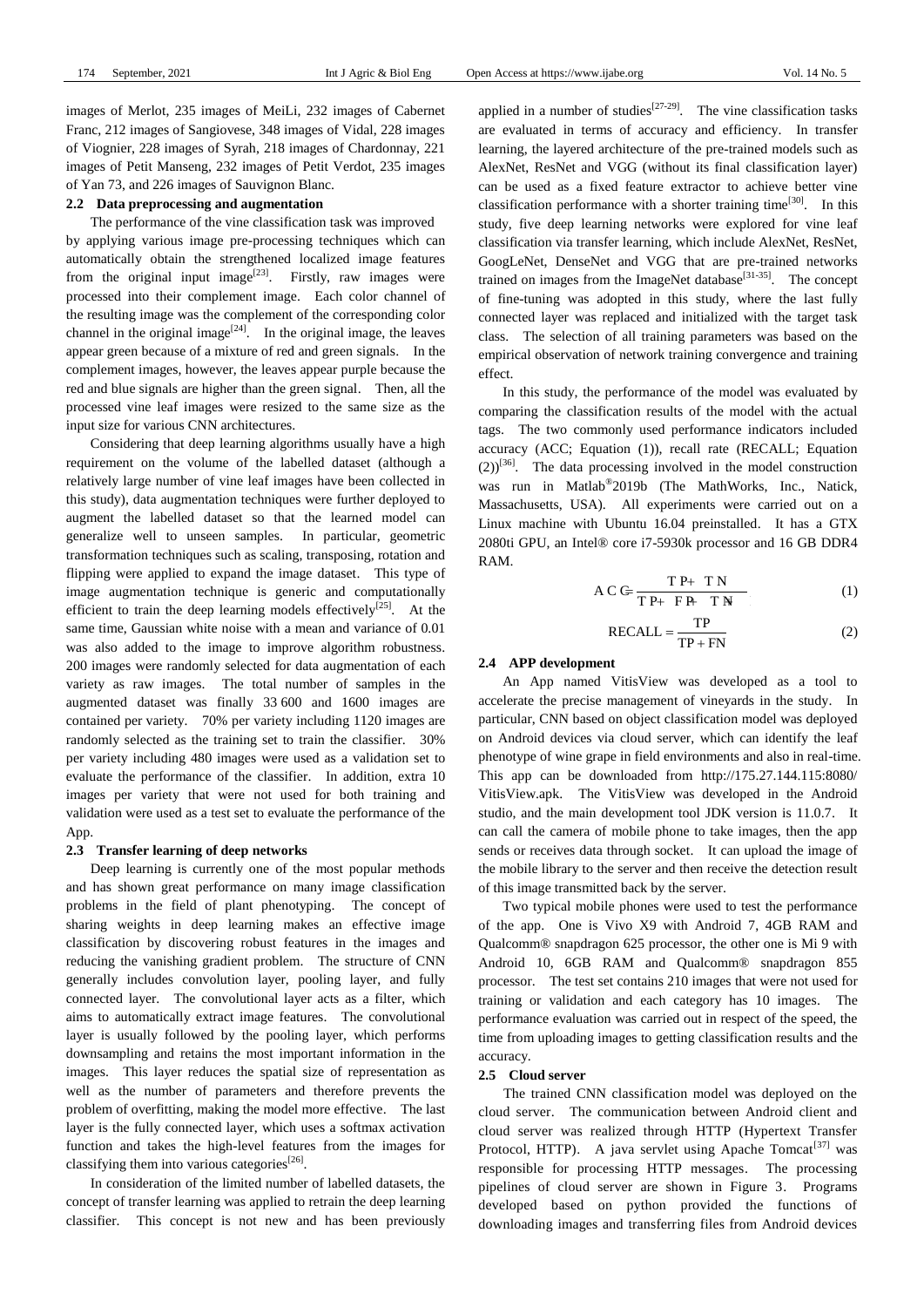to the cloud server. Matlab served as the function of running the classification model to process images and output recognition results. The cloud server was configured with Windows Server 2016 Datacenter, Intel® Xeon(R) Platinum 8255C CPU @2.5GHz and 8GB DDR4 RAM based on Tencent Cloud (Tencent, Inc., Shenzhen, China).



Figure 3 Cloud server working pipelines

## **3 Results and discussion**

# **3.1 Classification model selection**

To enable a fair comparison for all the experimental configurations, it was tried to standardize the parameters in experiments. In particular, a set of options was created for training a network using stochastic gradient descent with momentum and reduced the learning rate by a factor of 0.1 every 60 epochs. To set the maximum number of epochs for training to 80 and used a mini-batch of 32 observations at each iteration. To validate the network at regular intervals during training, the Validation Frequency value was chosen according to the size of mini-batch so that the network could be validated about once per epoch. The training was progressing by plotting various metrics was learned during training on Matlab.

The classification results of different CNN network structures were got, including AlexNet, Vgg-16, ResNet101, ResNet18, DenseNet and GoogLeNet. According to the evaluation metric, the accuracy of these classification models is shown in Table 1.

|  |  |  |  |  |  |  | Table 1 Accuracy of six classification models |  |
|--|--|--|--|--|--|--|-----------------------------------------------|--|
|--|--|--|--|--|--|--|-----------------------------------------------|--|

| <b>Network</b>  | ACC    | Learning rate | Max epochs | Mini-batch size |
|-----------------|--------|---------------|------------|-----------------|
| Alexnet         | 94.70% | 0.0001        | 80         | 32              |
| VGG-16          | 96.85% | 0.0001        | 80         | 32              |
| ResNet101       | 97.24% | 0.0001        | 80         | 32              |
| ResNet18        | 95.68% | 0.0001        | 80         | 32              |
| <b>DenseNet</b> | 94.70% | 0.0001        | 80         | 32              |
| GoogLeNet       | 99.66% | 0.0001        | 80         | 32              |

The results showed that the accuracy on the validation dataset of the CNN detection algorithms can reach over 94% for 21 cultivars, which proved the feasibility of using transfer learning to identify grape cultivars in the actual growth environment. The detection model with the highest average test accuracy was GoogLeNet (97.4%). In particular, as shown in Figure 4, the prediction accuracy of 9 out of 21 categories of GoogLeNet detection model was 100%. It therefore could be drawn from the experimental results that the pre-trained models with transfer learning provided good results for the dataset with 21 labels of grapes, respectively.



## **3.2 Model parameter selection**

Upon selecting GoogLeNet as the classification model in Section 2.1, the effects of different training parameters on the classification performance were tested. Particularly, the influences of learning rate and minimum batch size on training results were considered. Three experiments were set up with the value of learning rate being 0.001, 0.005 and 0.0001 while keeping other parameters unchanged. Table 2 shows the classification accuracy under different learning rate values. The results showed that when the learning rate was 0.001, the classification performance reached the best.

**Table 2 Performance of GoogLeNet under different learning rate values**

| $\cdots$ . and |                                                                            |                   |                 |        |  |  |
|----------------|----------------------------------------------------------------------------|-------------------|-----------------|--------|--|--|
| Model          | Learning rate                                                              | Max epochs        | Mini-batch size | ACC    |  |  |
| T1             | 0.0001                                                                     | 80                | 32              | 99.66% |  |  |
| T <sub>2</sub> | 0.001                                                                      | 80                | 32              | 99.91% |  |  |
| T3             | 0.005                                                                      | 80                | 32              | 99.41% |  |  |
|                | Note: $\Gamma$ ; represents the <i>i</i> th treated model $\ell = 1, 2, 3$ | the come or holem |                 |        |  |  |

Note: T*i* represents the *i*-th trained model ( $i=1, 2, 3, \ldots$ ), the same as below.

In consideration of the size of memory, increasing the minimum number of mini-batch sizes in a reasonable range can improve memory utilization and also increase training speed. For large-scale training, it is necessary to make sure that using larger batch size training gets the test accuracy similar to a smaller batch size under the same epochs. The reason why to keep the number of epochs unchanged was that from a statistical point of view, an epoch means that the algorithm contacts the whole dataset once; from a computational point of view, a fixed number of epochs means that the number of floating-point operations remains unchanged. Three experiments were set up with the value of mini-batch size being 16, 32 and 64 while keeping the learning rate as 0.001 and other parameters unchanged. Table 3 shows the classification accuracy under different mini-batch sizes for the GoogLeNet detection model. The results showed that the minimum batch size of 32 was enough.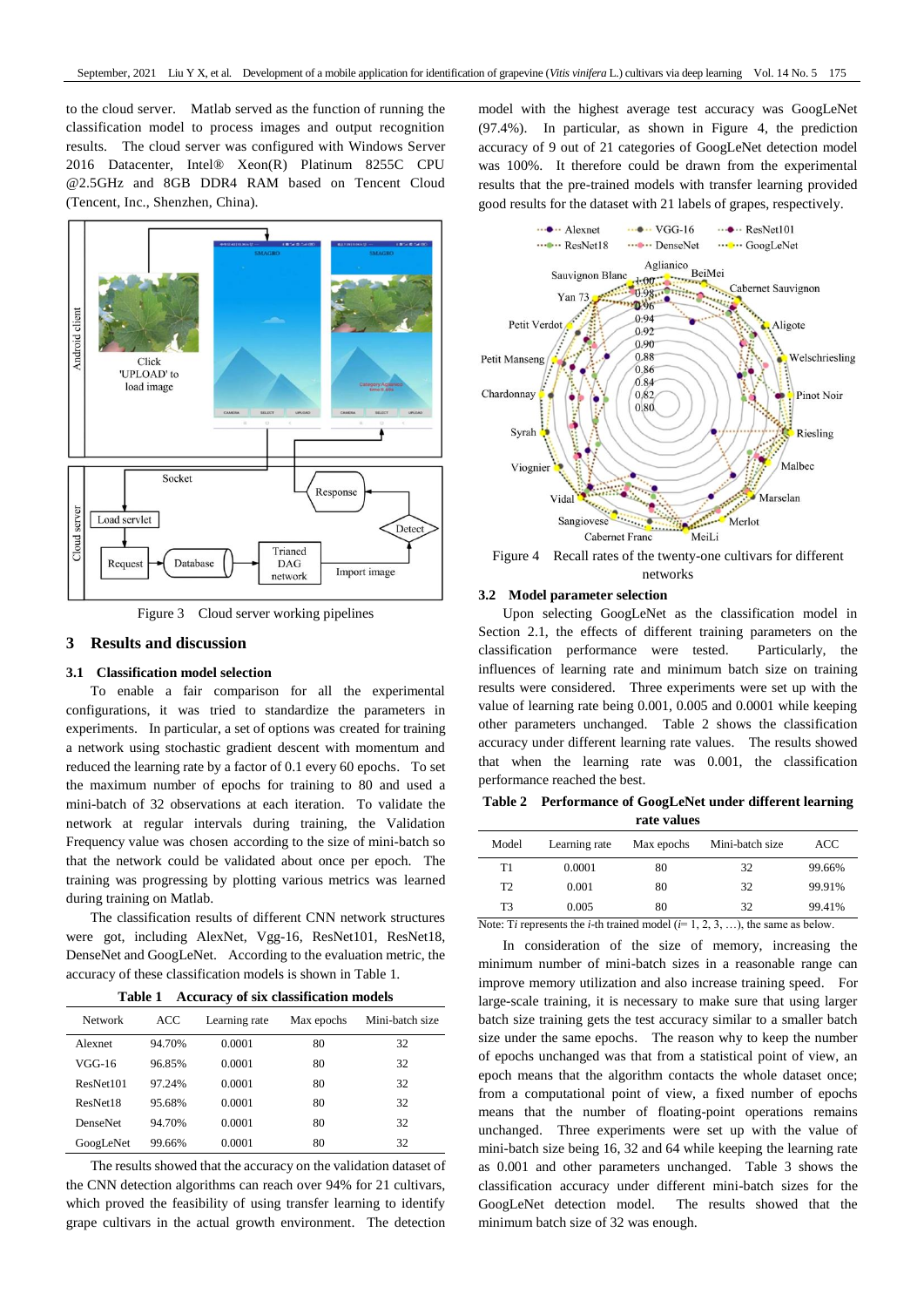**Table 3 Performance of GoogLeNet under different mini-batch size values**

| Model     | Mini-batch size | Learning rate | Max epochs | ACC    |
|-----------|-----------------|---------------|------------|--------|
| T4        | 16              | 0.001         | 80         | 99.84% |
| <b>T5</b> | 32              | 0.001         | 80         | 99.91% |
| T6        | 64              | 0.001         | 80         | 99.40% |

It was discovered in the process of training that the max epoch was an important factor that affected the learning progress of the model. Four experiments were set up with the maximum number of epochs being 30, 60, 80, 120 while keeping other parameters unchanged. Table 4 shows the accuracy under different maximum epoch values. The results showed that the ideal maximum number of epochs was 80.

**Table 4 Performance of GoogLeNet under different max epoch values**

| Model           | Max epochs | Learning rate | Mini-batch size | ACC    |  |
|-----------------|------------|---------------|-----------------|--------|--|
| T7              | 30         | 0.001         | 32              | 97.88% |  |
| T8              | 60         | 0.001         | 32              | 99.27% |  |
| T9              | 80         | 0.001         | 32              | 99.91% |  |
| T <sub>10</sub> | 120        | 0.001         | 32              | 99.75% |  |

Therefore, the optimized parameters for GoogLeNet classification model are the learning rate of 0.001, mini-batch size of 32 and the maximum number of epochs of 80.

## **3.3 App performance**

The training and testing of CNN classification models were completed for grapevine identification on Matlab and uploaded to the cloud server. The cloud server performs the functions of caching images, detecting images and feedback the classification results. The app performance was carried on two Android devices mentioned in 2.4. The test results on Mi 9 showed that the accuracy was 98%. The recall rate of 19 categories reached 100%. The minimum recall was 70%. The average response time from uploading images to returning results was 8.25 s. The average speed of the test Internet environment was 1.19 Mb/s. Similarly, we repeated the same experiment on Android 7 mobile phone, and the overall accuracy was 98%, of which 19 categories achieved 100% and the minimum accuracy was 80%. The average response time is 8.28 s and the average speed was 1.33 Mb/s. The test results showed that the VitisView is stable and robust, which could help grapevine cultivar information in the field obtained in real-time.





## **3.4 Discussion**

Plant leaves show little difference even in different stages so that they can be often used as the feature in the case of plant cultivar identification. In this study, it has been shown that even in field environments, the images collected by typical smart phones or digital cameras can be used to train deep CNN by transfer learning for accurate wine grape cultivar identification.

There was very little literature on accurately identifying the phenotype of wine grape by nondestructive methods (e.g. imaging based approach) in the past few years. Carlos et al.<sup>[38]</sup> evaluated the performance of the transfer learning techniques based on AlexNet for the grapevine cultivar identification and reached a test accuracy of 77.30% on a dataset including six varieties with an average of 14 images captured in the field per variety. The accuracy of the trained model reached 99.91%. Besides a large number of images available for training, early dataset augmentation plays an important role in achieving performance. In the case of using transfer learning to solve the problem of object recognition, in order to improve the accuracy of the detection model, images are often acquired in a controlled environment in the laboratory<sup>[39]</sup>. The image preprocessing method was used to enhance the object or weaken the background on the other hand. Canny edge detection was used to detect the edge in the gray-scale image converted from RGB of insect and suppress the noise, which was a method of data augmentation to facilitate crop pest recognition using transfer learning $^{[29]}$ . . Threshold processing, contour detection and watershed algorithm were used to eliminate the influence of natural background on object detection<sup>[28]</sup>.

The raw dataset was tried to test without using the image complement processing mentioned in Section 5.2. Similarly, geometric transformation techniques such as scaling, transposing, rotation and flipping were applied to expand the number of image samples in the datasets. Datasets without image complement processing and datasets with image complement processing were trained on GoogLeNet model. While training, two datasets used the same number of images and the same training parameter setting. The results of CNN classification models by the two datasets were compared. The results show that the accuracy of the detection model is 97.49% for the dataset without image complement processing and 99.66% for image pre-processing. In other words, when using the deep learning algorithm to identify grape species in the field environment, the complement processing of the raw image has a certain impact on the performance. When using the classification model to identify the image obtained from Android devices on the cloud server, the image will be first processed by complement and then the result will be obtained by the detection model, which is not complicated.

In addition, the Grad-CAM algorithm was introduced to analyze the impact of image complement preprocessing on classification results. The purpose of Grad-CAM was to calculate the gradient of the final classification score relative to the final convolution layer in the network<sup>[40]</sup>. The gradient of the output of the softmax layer is the largest part of the convolution Eigen graph, the final result mostly depends on the data. To this end, an image of Weddell was used as an example to assess the effects of image complement preprocessing. In addition to displaying the classification result, the gradient thermal image of the weight in the final convolution layer was obtained by Grad-CAM algorithm. The results in Figure 7 showed that the vein and the main part of leaves had the greatest influence on the classification. After the image complement preprocessing, the leaf vein was more easily recognized. While the model without image complement preprocessing does not work well. This is because the background of leaves has adverse effects on the final classification results. Therefore, image preprocessing plays an important role in achieving a satisfying classification result.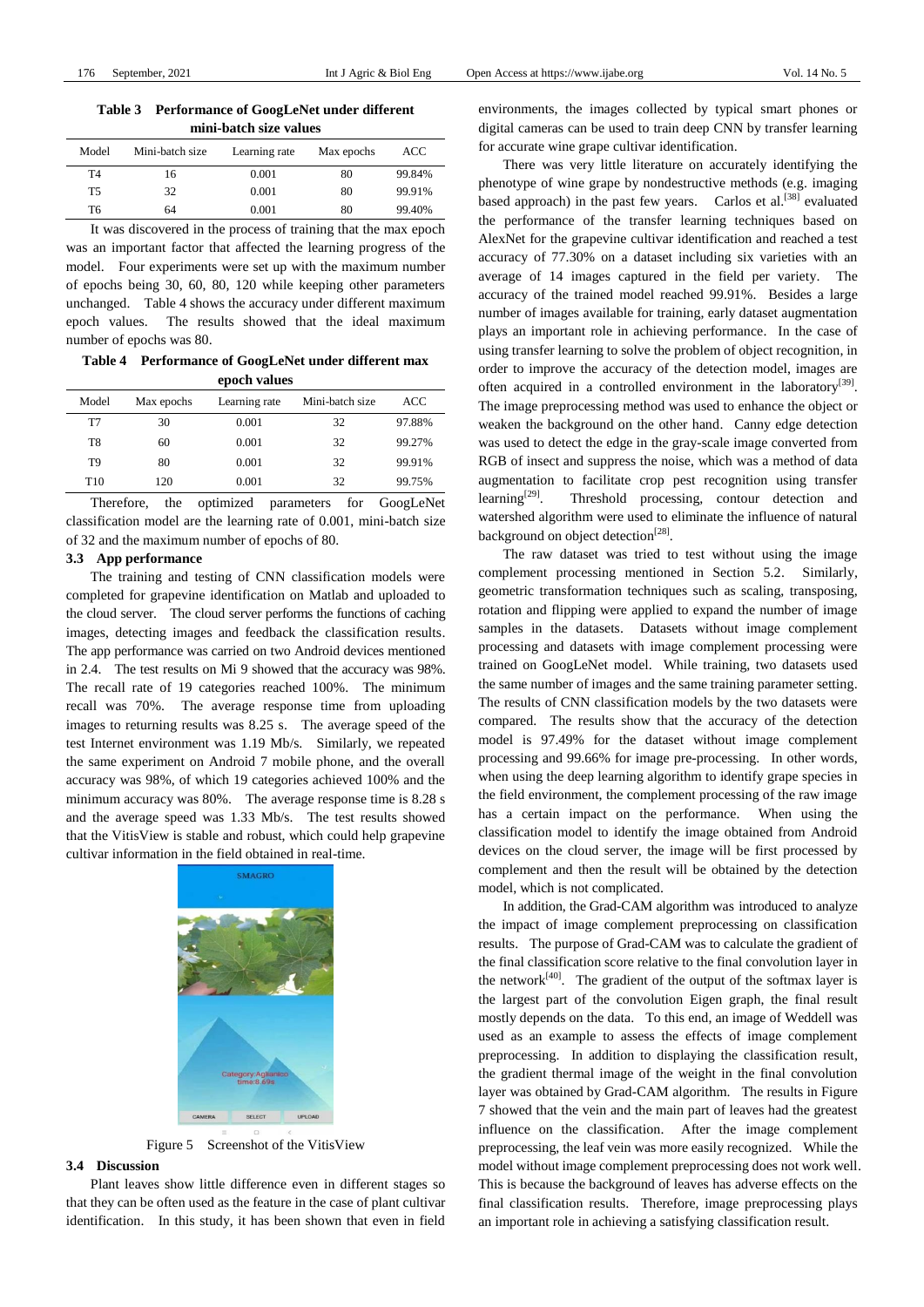

Note: The first data above each image represents the serial number corresponding to the grape cultivar, and the corresponding relationship is shown in the appendix. The second data above each image represents the confidence level of the classification results.

Figure 6 Examples of validation set classification results



a. Classification result with image complement preprocessing b. Grad-CAM map for image a



 $1.0$  $0.8$ 

 $0.6$ 

 $0.4$ 

 $0.2$ 

 $1.0$ 

 $0.8$  $0<sub>6</sub>$ 

 $0.4$ 

 $0.2$  $\theta$ 





c. Classification result without image complement preprocessing d. Grad-CAM map for image c Figure 7 Effect of image preprocessing on classification result by Grad-CAM map

In this study, the VitisView on Android devices was developed to realize automatic real-time identification of wine grape and help grapevine species information obtained in the field. However, this automatic real-time recognition algorithm for wine grapes can be applied not only to mobile devices but also to IoT devices, making it a part of the construction of unmanned farming. In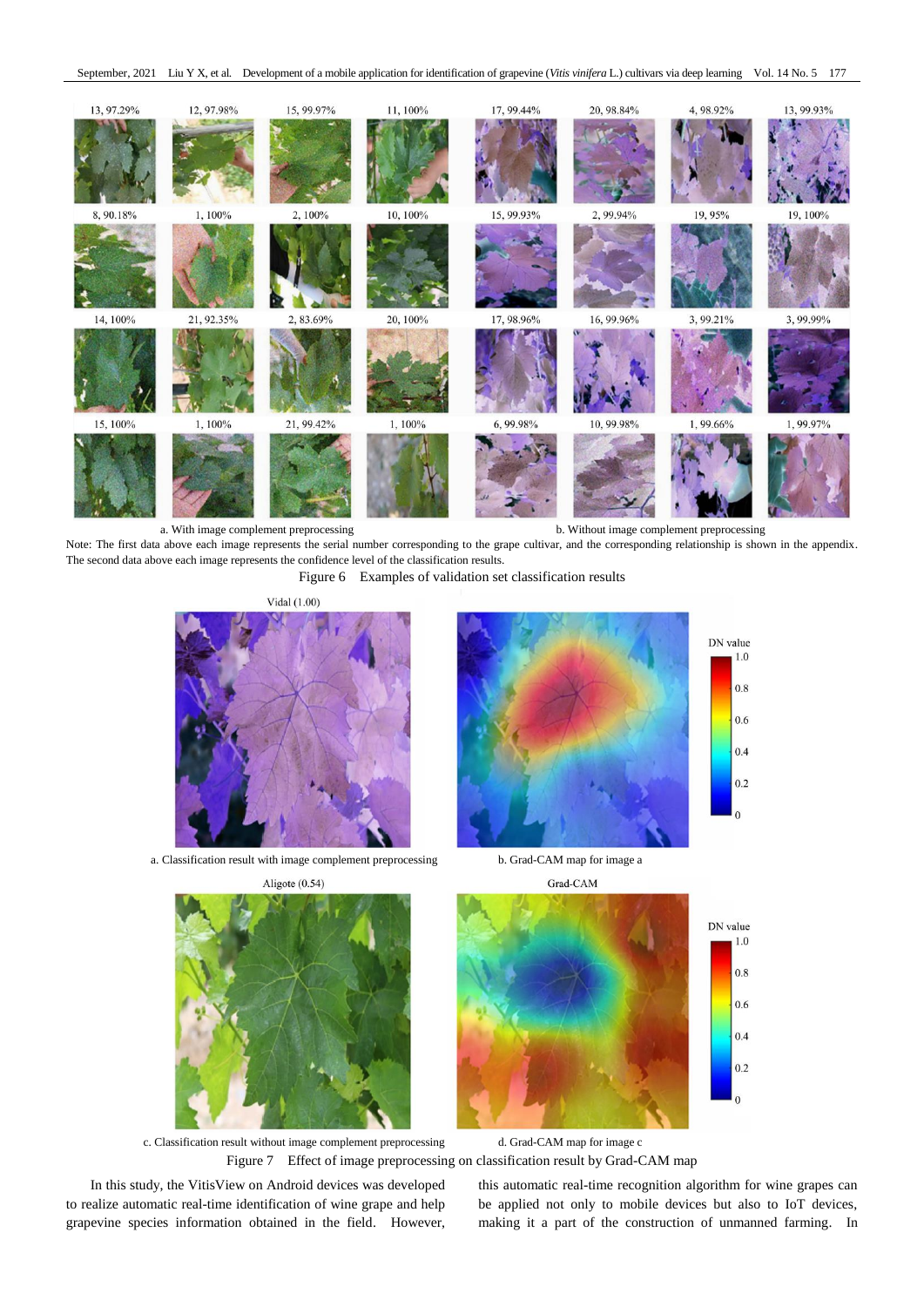addition, although the identification of different genotypes of wine grape constructed in this study involves 21 common cultivars in the vineyard, it is not enough for the wine industry in the long run. The data set can be enlarged and the algorithm can be modified for more cultivar identification in the future.

## **4 Conclusions**

In this study, an App named VitisView running on Android client was developed to identify wine grape cultivars in real-time and field conditions, which can help the growers to quickly obtain the variety information of wine grapes. This is achieved by seamlessly integrating a number of techniques and algorithms such as phone imaging, convolution neural network and cloud server. In particular, a total of 5091 leaf images were first collected in the field environment which contain 21 cultivars of typical grapes. Then both image preprocessing and data augmentation were adopted to enhance image features and augment training dataset. On this basis, a number of typical CNN models (including VGG-16, DenseNet, ResNet101, ResNet18, and GoogLeNet) were compared in transfer learning training to identify the suitable one while with model parameter tuning. It is shown that GoogLeNet model outperformed other models in terms of accuracy, model complexity, and robustness with a fine-tuned accuracy of 99.91%. The effects of image complement preprocessing are also assessed by using Grad-CAM algorithm.

## **Acknowledgements**

The authors would like to express their gratitude to the Teaching Experiment Farm of Ningxia University, for their kind help. This study was supported by the Key R & D projects of Ningxia Hui Autonomous Region (Grant No. 2019BBF02013).

#### **[References]**

- [1] Furbank R T, Tester M. Phenomics--technologies to relieve the phenotyping bottleneck. Trends Plant Sci, 2011; 16(12): 635–644.
- Youens-Clark K, Buckler E, Casstevens T, Chen C, Declerck G, Derwent P, et al. Gramene database in 2010: updates and extensions. Nucleic Acids Research, 2011; 39: D1085–D1094. doi: 10.1093/nar/gkq1148.
- [3] Joshua C, Pankaj K, Miklavcic S J. Land-based crop phenotyping by image analysis: consistent canopy characterization from inconsistent field illumination. Plant Methods, 2018; 14(1): 39. doi: 10.1186/s13007-018- 0308-5.
- [4] Wan Y, Schwaninger H R, Baldo A M, Labate J A, Zhong G Y, Simon C J. A phylogenetic analysis of the grape genus (*Vitis* L.) reveals broad reticulation and concurrent diversification during neogene and quaternary climate change. BMC Evolutionary Biology, 2013; 13: 141. doi: 10.1186/ 1471-2148-13-141.
- [5] Berk P, Stajnko D, Belsak A, Hocevar M. Digital evaluation of leaf area of an individual tree canopy in the apple orchard using the LIDAR measurement system. Computers and Electronics in Agriculture, 2020; 169: 105158. doi: 10.1016/j.compag.2019.105158.
- [6] Tian K, Li J, Zeng J, Evans A, Zhang L. Segmentation of tomato leaf images based on adaptive clustering number of K-means algorithm. Computers and Electronics in Agriculture, 2019; 165: 104962. doi: 10.1016/j.compag.2019.104962.
- [7] Vanderwel M C, Lopez E L, Sprott A H, Khayyatkhoshnevis P, Shovon T A. Using aerial canopy data from UAVs to measure the effects of neighbourhood competition on individual tree growth. Forest Ecology and Management, 2020; 461: 117949. doi: 10.1016/j.foreco.2020.117949.
- [8] Gao Z, Luo Z, Zhang W, Lyu Z, Xu Y. Deep Learning Application in Plant Stress Imaging: A Review. AgriEngineering, 2020; 2(3): 430–446. doi: 10.3390/agriengineering2030029.
- [9] Shi Y, Zhu Y, Wang X, Sun X, Ding Y, Cao W, et al. Progress and development on biological information of crop phenotype research applied to real-time variable-rate fertilization. Plant Methods, 2020; 16(1): 11.

doi: 10.1186/s13007-020-0559-9.

- [10] Han L, Yang G, Dai H, Yang H, Xu B, Li H, et al. Combining self-organizing maps and biplot analysis to preselect maize phenotypic components based on UAV high-throughput phenotyping platform. Plant Methods, 2019; 15(1): 57. doi: 10.1186/s13007-019-0444-6.
- [11] Chopin J, Kumar P, Miklavcic S J. Land-based crop phenotyping by image analysis: consistent canopy characterization from inconsistent field illumination. Plant Methods, 2018; 14(1): 39. doi: 10.1186/s13007-018- 0308-5
- [12] Bresilla K, Perulli G D, Boini A, Morandi B, Corelli Grappadelli L, Manfrini L. Single-shot convolution neural networks for real-time fruit detection within the tree. Frontiers in Plant Science, 2019; 10: 611. doi: 10.3389/fpls.2019.00611.
- [13] Mohanty S P, Hughes D P, Salathé M. Using deep learning for image-based plant disease detection. Frontiers in Plant Science, 2016; 7: 1419. doi: 10.3389/fpls.2016.01419.
- [14] Lee S H, Go ëau H, Bonnet P, Joly A. New perspectives on plant disease characterization based on deep learning. Computers and Electronics in Agriculture, 2020; 170: 105220. doi: 10.1016/j.compag.2020.105220.
- [15] Desai S V, Balasubramanian V N, Fukatsu T, Ninomiya S, Guo W. Automatic estimation of heading date of paddy rice using deep learning. Plant Methods, 2019; 15(1): 76. doi: 10.1186/s13007-019-0457-1.
- [16] Ubbens J, Cieslak M, Prusinkiewicz P, Stavness I. The use of plant models in deep learning: an application to leaf counting in rosette plants. Plant Methods, 2018; 14(1): 6. doi: 10.1186/s13007-018-0273-z.
- [17] Kamilaris A, Prenafeta-Boldú F X. Deep learning in agriculture: A survey. Computers and Electronics in Agriculture, 2018; 147: 70–90.
- [18] Gao Z, Khot L R, Naidu R A, Zhang Q. Early detection of grapevine leafroll disease in a red-berried wine grape cultivar using hyperspectral imaging. Computers and Electronics in Agriculture, 2020; 179: 105807. doi: 10.1016/j.compag.2020.105807.
- [19] Guo R, Xu X, Carole B, Li X, Gao M, Zheng Y, Wang X. Genome-wide identification, evolutionary and expression analysis of the aspartic protease gene superfamily in grape. BMC Genomics, 2013; 14(1): 554. doi: 10.1186/1471-2164-14-554.
- [20] Huang Y-F, Doligez A, Fournier-Level A, Le Cunff L, Bertrand Y, Canaguier A, et al. Dissecting genetic architecture of grape proanthocyanidin composition through quantitative trait locus mapping. BMC Plant Biology, 2012; 12(1): 30. doi: 10.1186/1471-2229-12-30.
- [21] Aquino A, Barrio I, Diago M-P, Millan B, Tardaguila J. vitisBerry: An Android-smartphone application to early evaluate the number of grapevine berries by means of image analysis. Computers and Electronics in Agriculture, 2018; 148: 19–28.
- [22] Aquino A, Millan B, Gaston D, Diago M P, Tardaguila J. vitisFlower (R) : Development and testing of a novel Android-smartphone application for assessing the number of grapevine flowers per inflorescence using artificial vision techniques. Sensors, 2015; 15(9): 21204–21218.
- [23] Cui X, Goel V, Kingsbury B. Data augmentation for deep neural network acoustic modeling. IEEE/ACM Transactions on Audio, Speech, and Language Processing, 2015; 23(9): 1469–1477.
- [24] Youla D. Generalized image restoration by the method of alternating orthogonal projections. IEEE Transactions on Circuits and Systems, 2003;  $25(9)$ : 694–702.
- [25] Montserrat D M, Lin Q, Allebach J, Delp E J. Training object detection and recognition CNN models using data augmentation. Electronic Imaging, 2017; 10: 27–36.
- [26] Simonyan K, Science A Z J C. Very deep convolutional networks for large-scale image recognition. arXiv, 2014; arXiv: 1409.1556.
- [27] Ramcharan A, Baranowski K, Mccloskey P, Ahmed B, Legg J, Hughes D P. Deep learning for image-based Cassava disease detection. Frontiers in Plant Science, 2017; 8: 1852. doi: 10.3389/fpls.2017.01852
- [28] Li Y, Wang H, Dang L M, Sadeghi-Niaraki A, Moon H. Crop pest recognition in natural scenes using convolutional neural networks. Computers and Electronics in Agriculture, 2020; 169: 105174. doi: 10.1016/j.compag.2019.105174.
- [29] Thenmozhi K, Srinivasulu Reddy U. Crop pest classification based on deep convolutional neural network and transfer learning. Computers and Electronics in Agriculture, 2019; 164: 104906. doi: 10.1016/j.compag. 2019.104906.
- [30] Krizhevsky A, Sutskever I, Hinton G E. ImageNet classification with deep convolutional neural networks. Proceedings of the 25th International Conference on Neural Information Processing Systems, 2012; 1: 1097–1105.